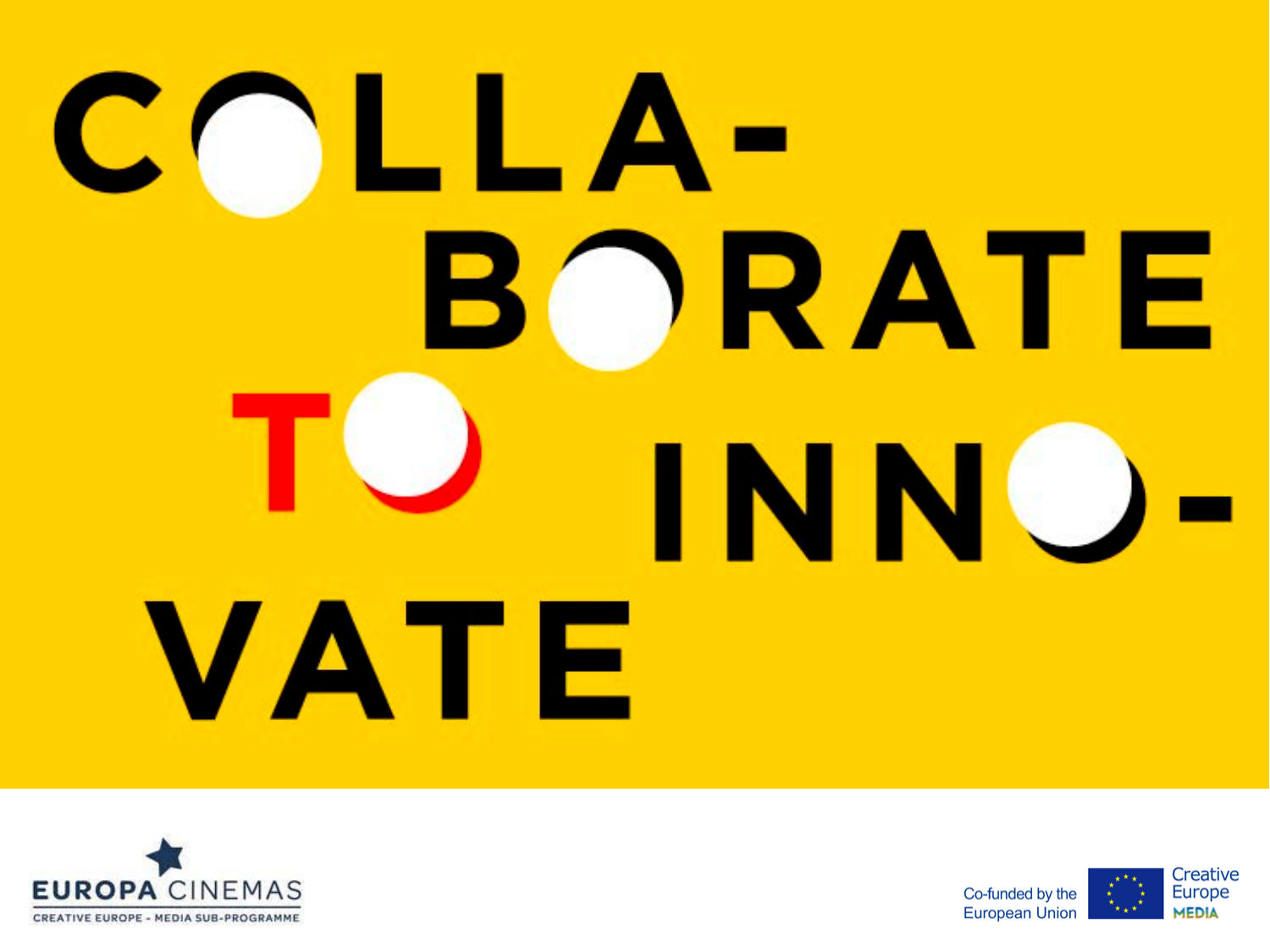#### **THE SCHEME**



## • **INNOVATION** • **COLLABORATION** • **SUSTAINABILITY**





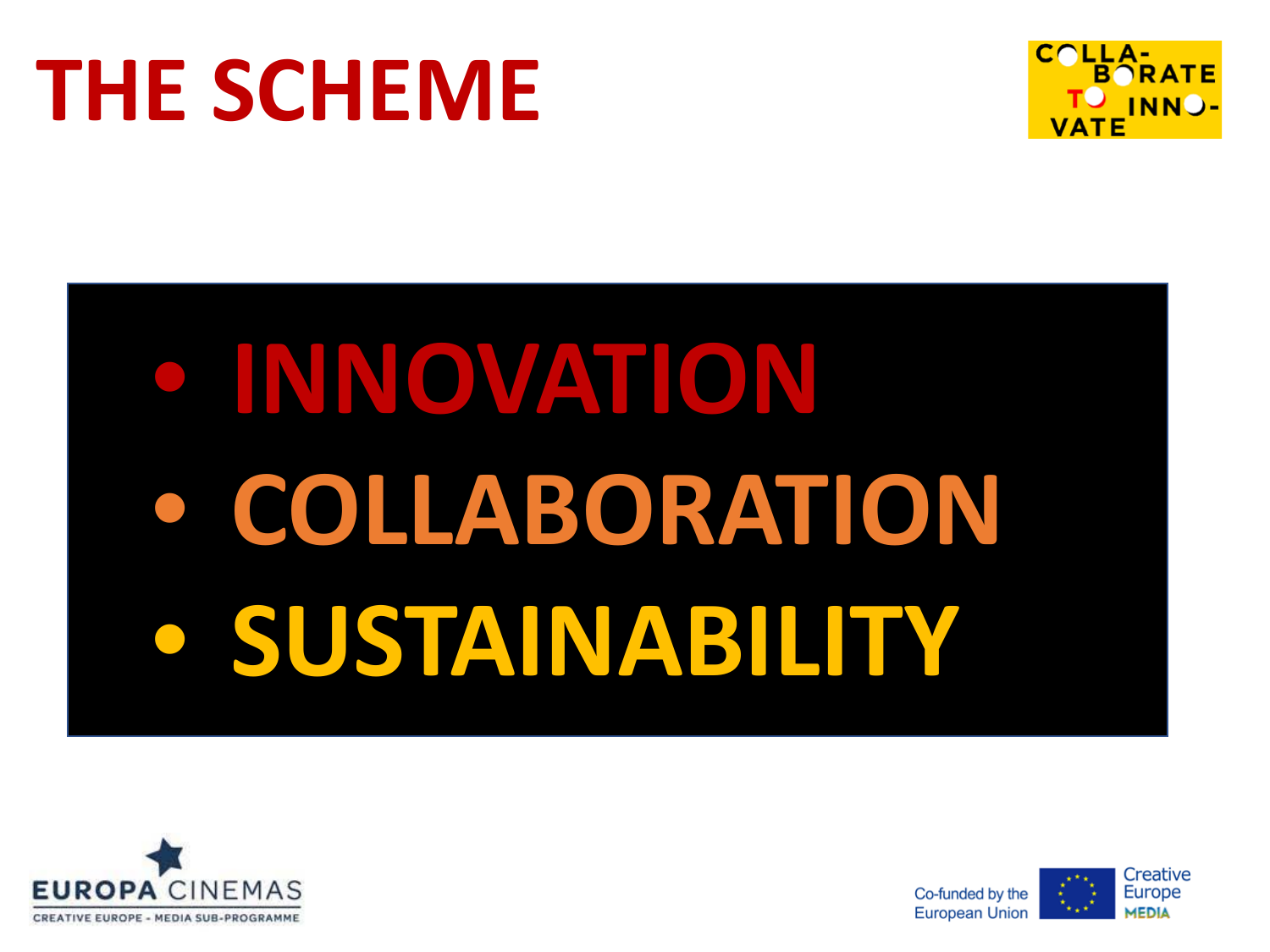#### **AIMS AND GOALS**



- oFoster **collaborative innovation** (social, cultural & tech)
- oStimulate **collective, innovative & collaborative** initiatives
- oSupport **solidarity amongst exhibitors** for shared challenges
- o**Encourage innovation**, particularly use of digital tech
- oPromote **new collaboration** between cinemas & industry
- oBoost **circulation, visibility & audience impact** of Euro film oImprove exhibitors' **skills and assets**
- oTarget **sustainability and inclusion** with local partners.
- oEnsure **maximum participation** of network exhibitors



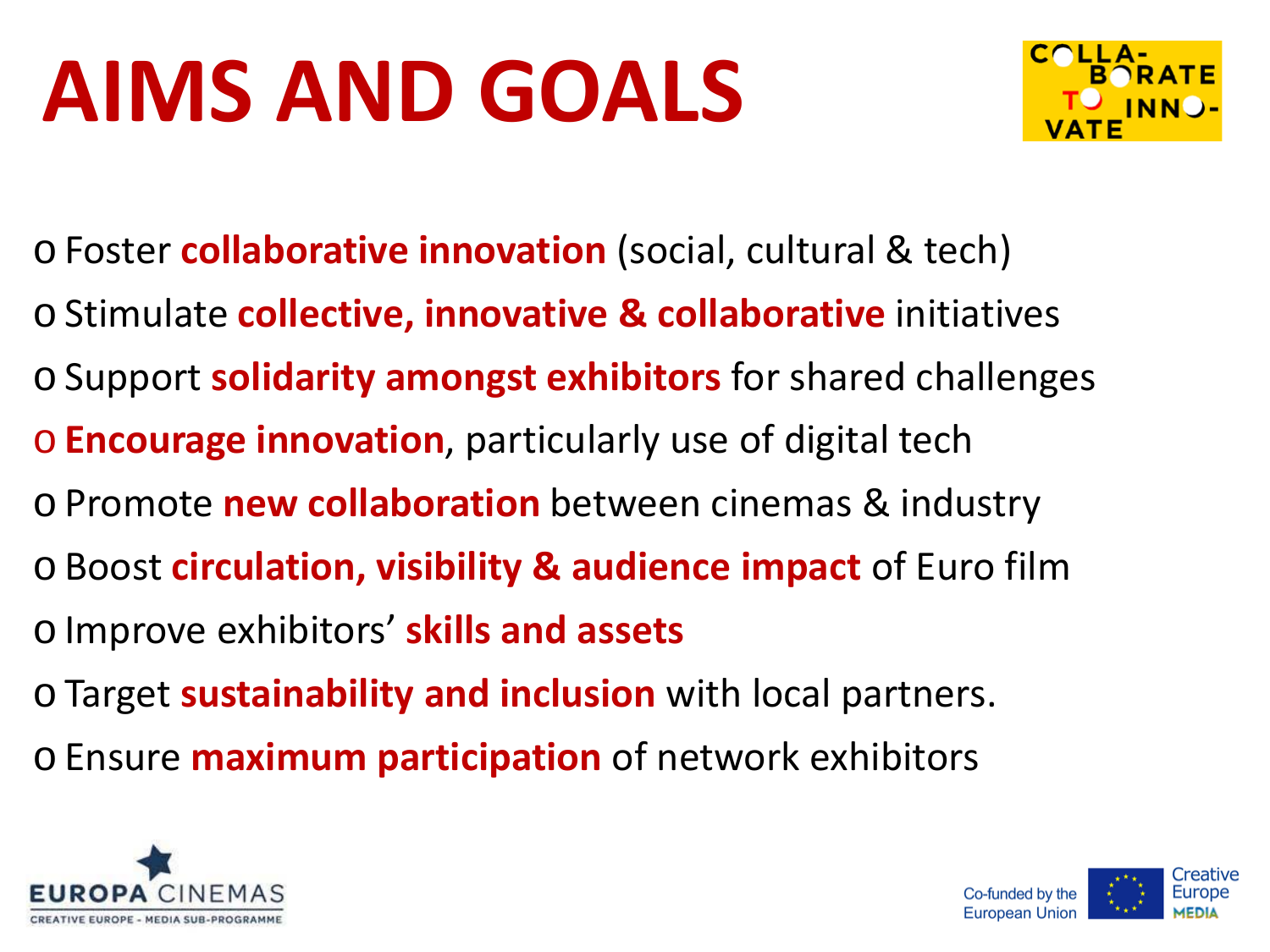#### **WHAT IS INNOVATION?**



**Innovation must represent a** *process* **that has the**  *potential to change* **the approach of cinemas to audience engagement within national contexts and/or across the Europa Cinemas network and wider exhibition sector.**



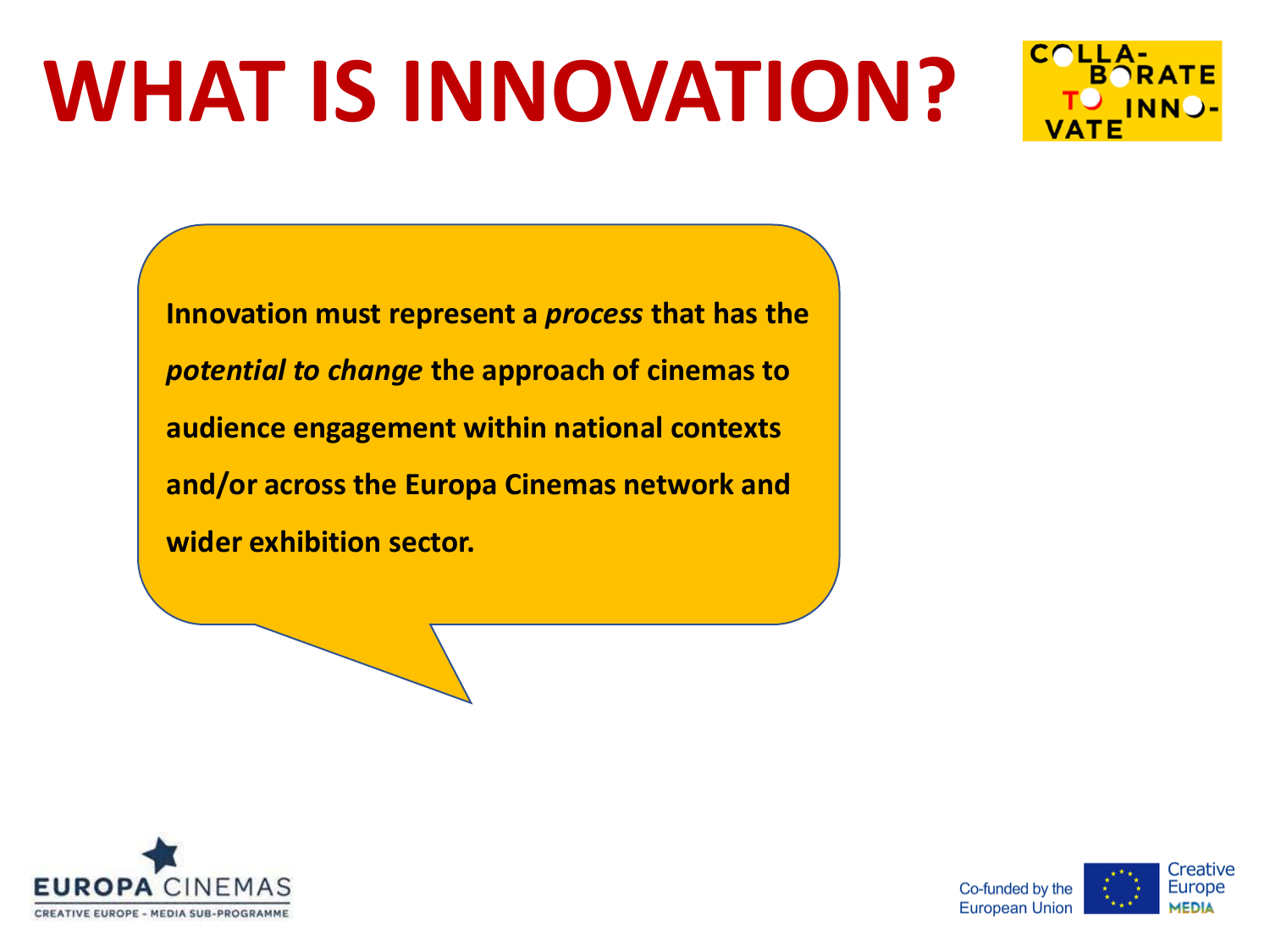#### **MINIMUM REQUIREMENTS**

At least **three\*** participants from any A or B country for a national project

At least **two\*** participants from C or D countries for a national project

At least **five** participants from at least **two** countries for an international project involving only A and B countries

At least **three** participants from at least **two** countries for an international project involving at least **one** C or D country.





*A: France, Germany, Italy, Spain, UK B: Austria, Belgium, Czech Republic, Denmark, Finland, Greece, Ireland, Iceland, Luxembourg, The Netherlands, Norway, Poland, Sweden. C: Croatia, Hungary, Portugal, Slovenia, Slovakia.*

*D:Albania, Bosnia & Herzegovina, Bulgaria, Cyprus, Estonia, Latvia, Lithuania, North Macedonia, Malta, Montenegro, Romania, Serbia.*



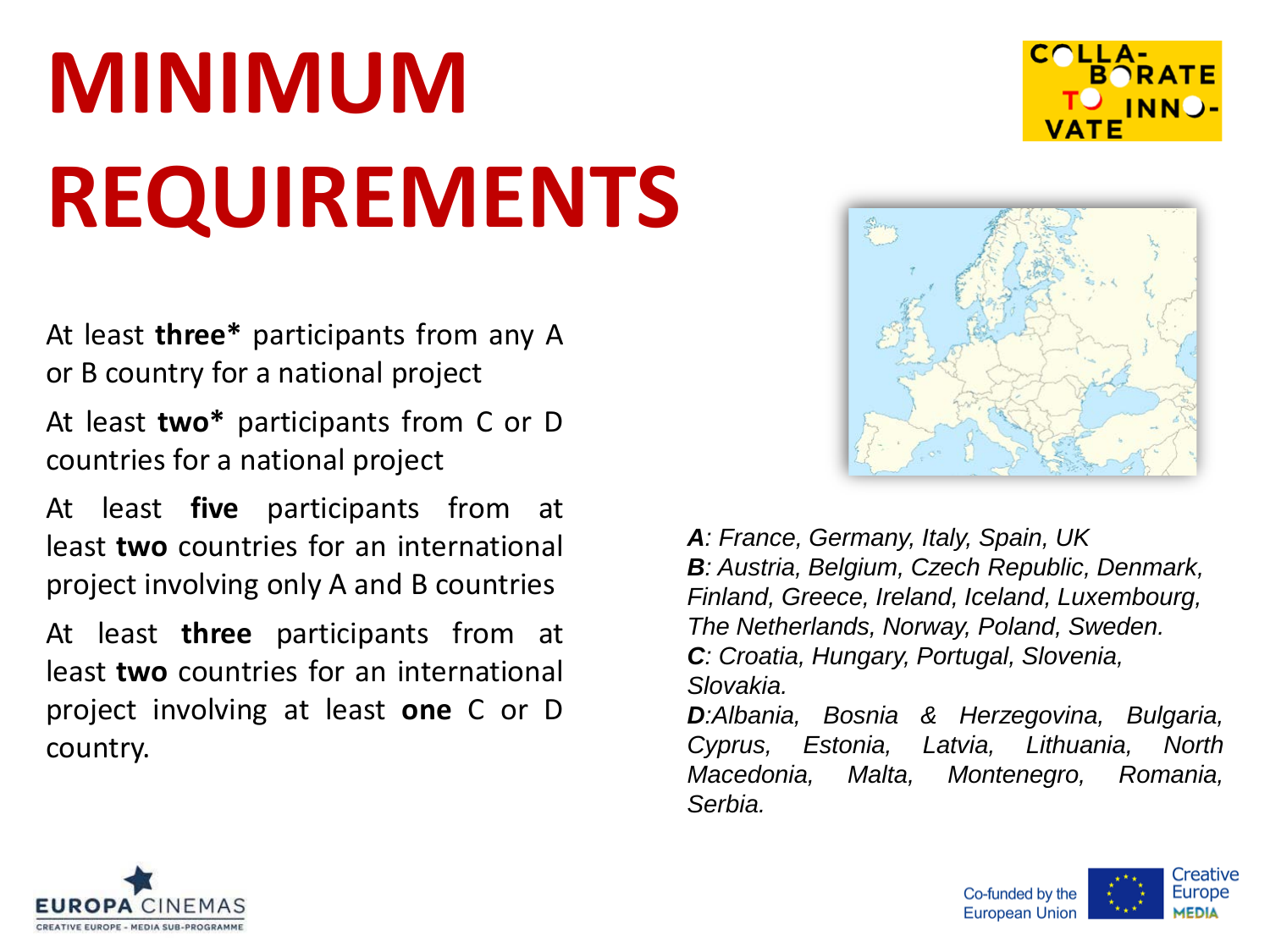#### **SAMPLE PROJECTS**



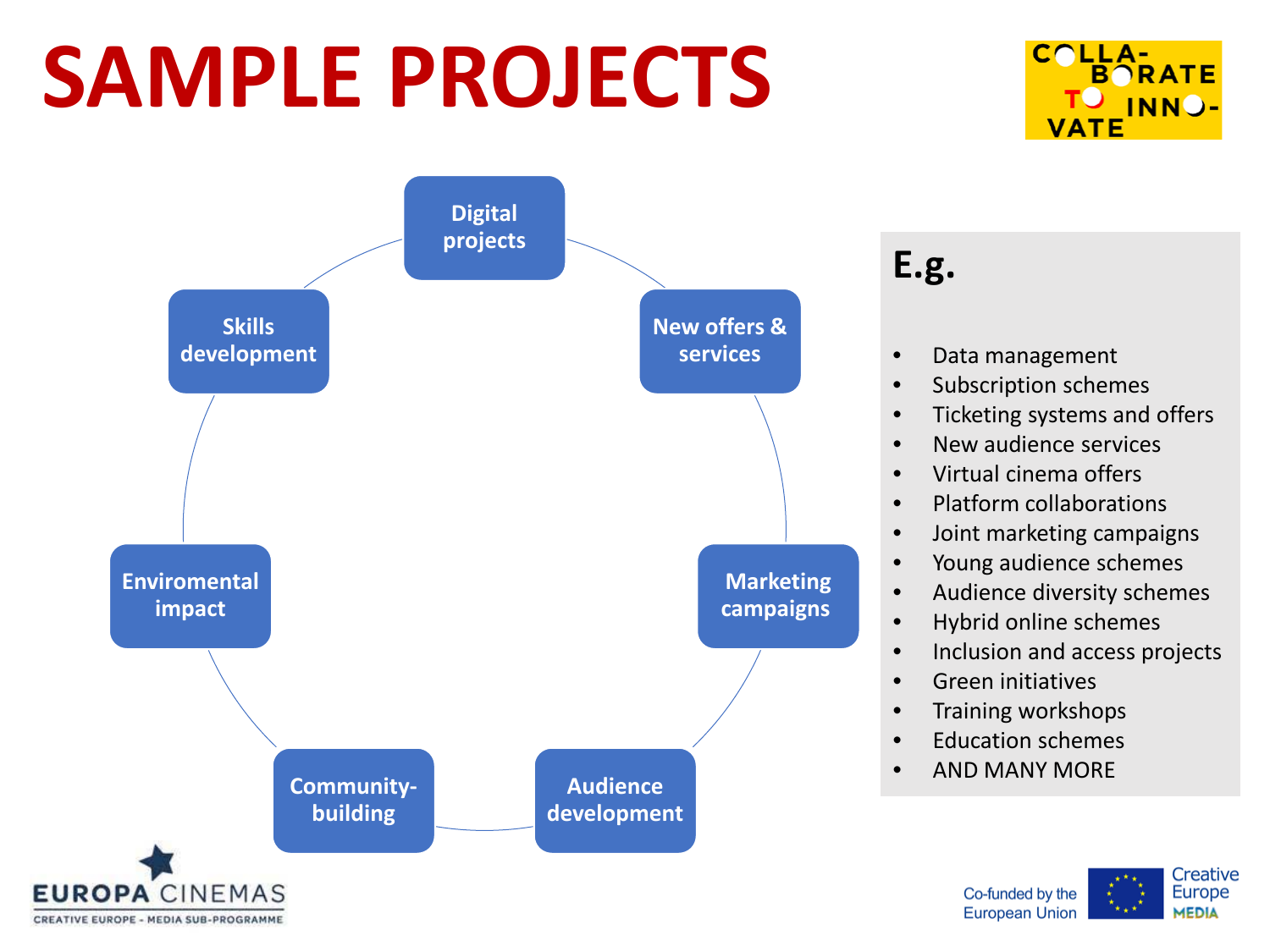#### **POINTS & CATEGORIES**



| <b>INNOVATION</b>                        |                                       |
|------------------------------------------|---------------------------------------|
|                                          | Points system 0-10                    |
| <b>COLLABORATION</b>                     | <b>Total available</b><br>points: 55  |
| <b>EUROPEAN CINEMA IMPACT</b>            | A score of                            |
|                                          | 0 points in any<br>section will       |
| AUDIENCE/INCLUSION/SUSTAINABILITY IMPACT | disqualify a project.                 |
|                                          | <b>Minimum</b><br>overall             |
| NETWORK/INDUSTRY/ECOSYSTEM IMPACT        | score to qualify:<br><b>30 points</b> |
| <b>VALUE/FEASIBILITY</b>                 |                                       |



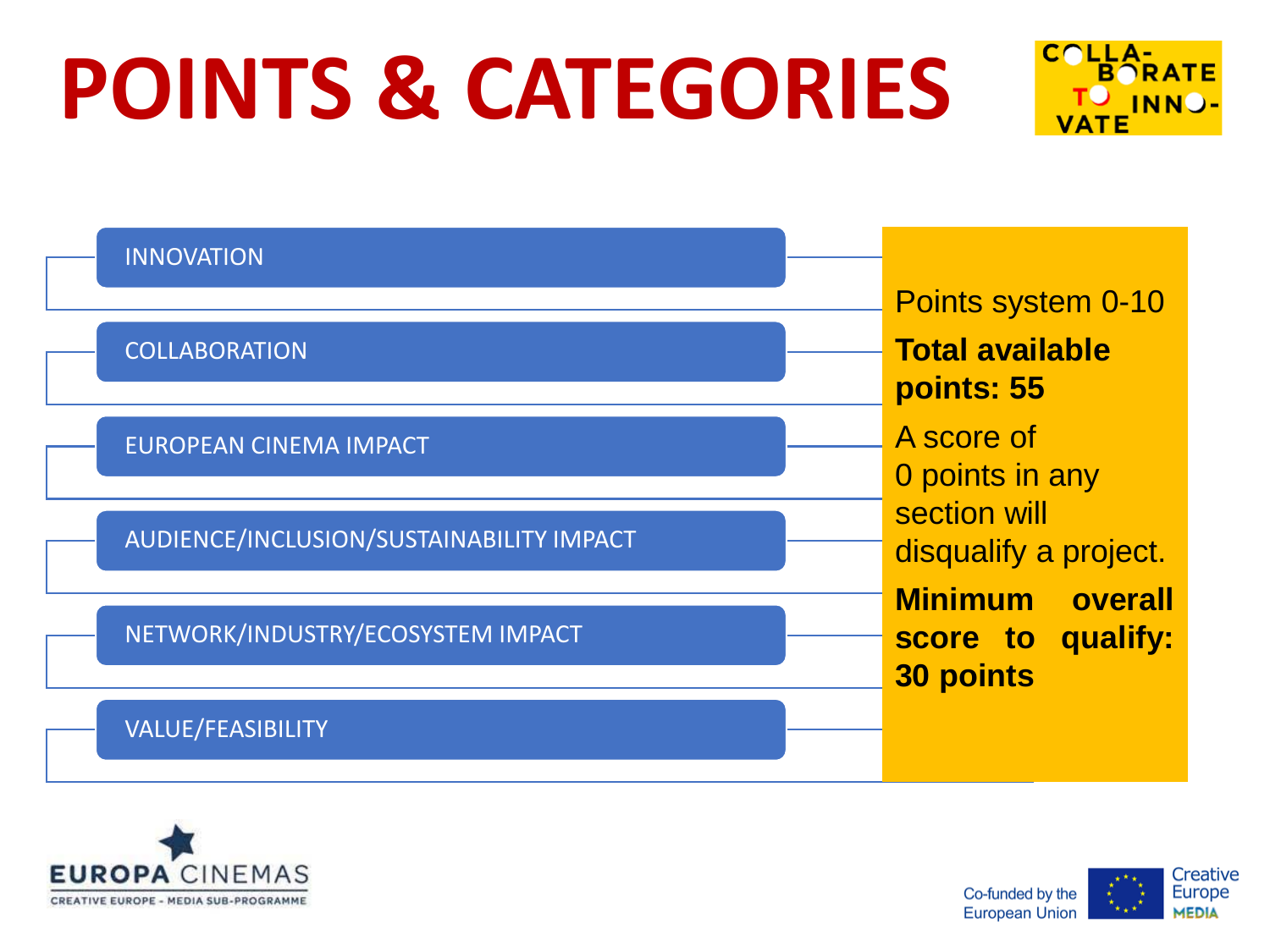#### **INNOVATION**



- o Is the application a **significantly new** practice or process for all cinemas in the network? (*Highest score*)
- o Is the application a **significant improvement or extension** of an innovation or experimental prototype that has been developed in one or more cinemas but with potential for the whole network? (*High score*)
- o Is the application based on an **existing practice or process** in one or more cinemas but would be a significant innovation for most participating cinemas?
- o Does the proposed activity represent **a new approach** to the goals of the fund, taking account of the social, geographic, economic, cultural and environmental position of participants?



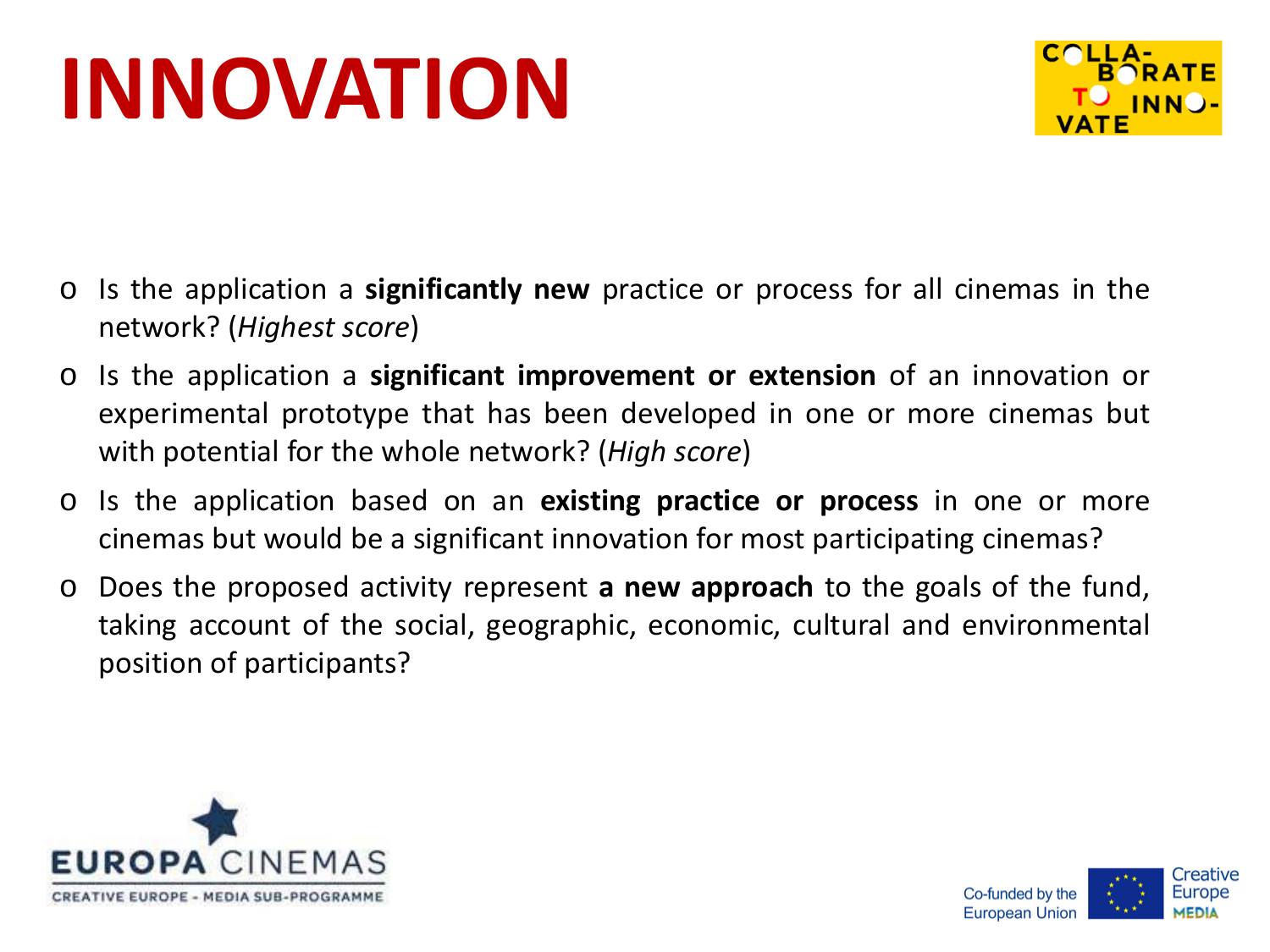#### **COLLABORATION**



- o **How many cinemas** are involved in the proposal?
- o Are the participants **representative** of the Europa Cinemas network in terms of countries (representing different country categories)?
- o Is this participation representative in terms of demographics, society and community?



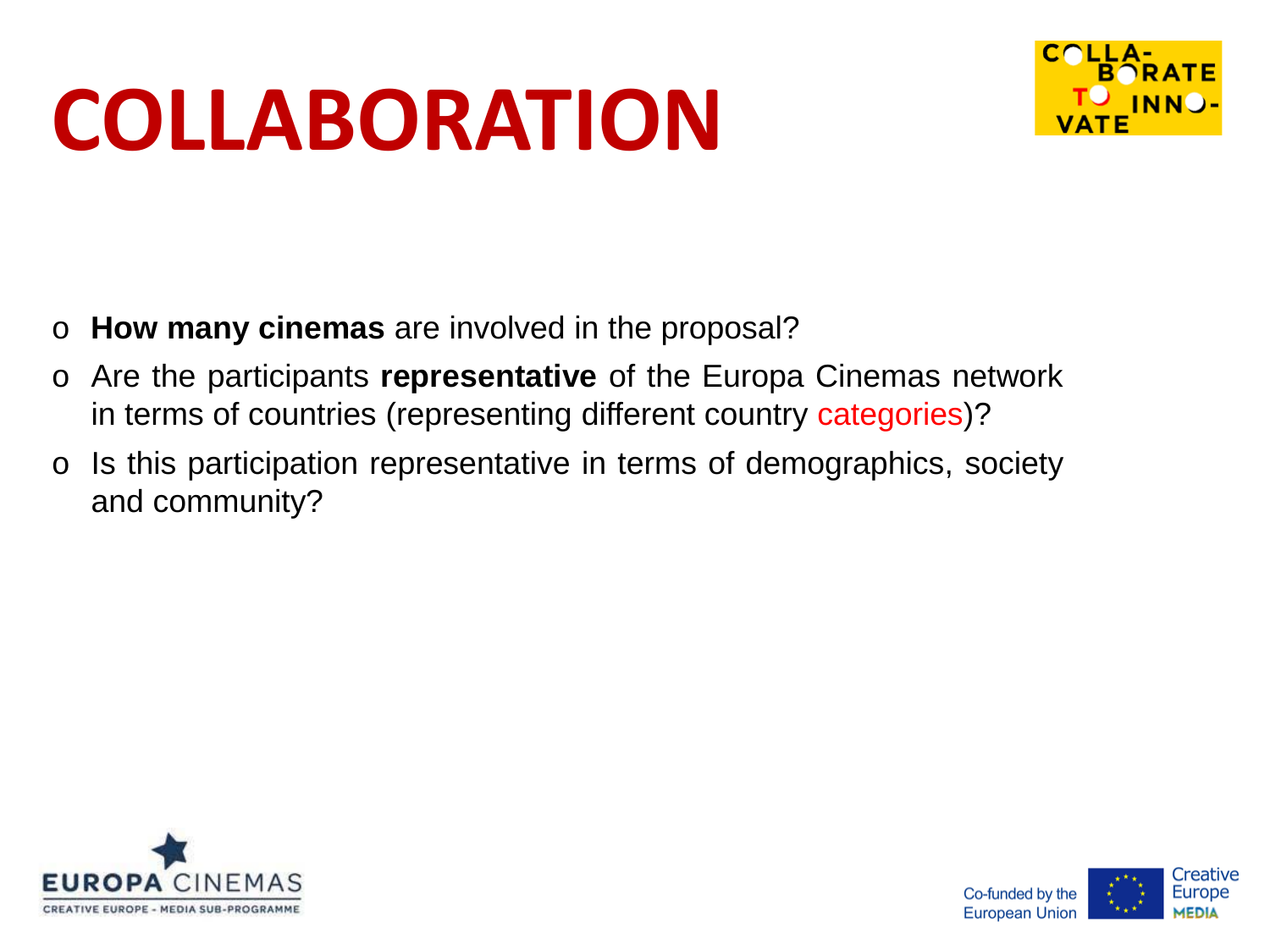#### **EUROPEAN CINEMA IMPACT**



- o Does the proposal help **increase the reach** and circulation of European films?
- o Does the application support the **audience reach** of European films?
- o Does the application improve the **cross-border opportunities** reach for European films?
- o Is the **project replicable or adaptable** across the European cinema sector?
- o Does the project offer improvements to the **cinema experience**?



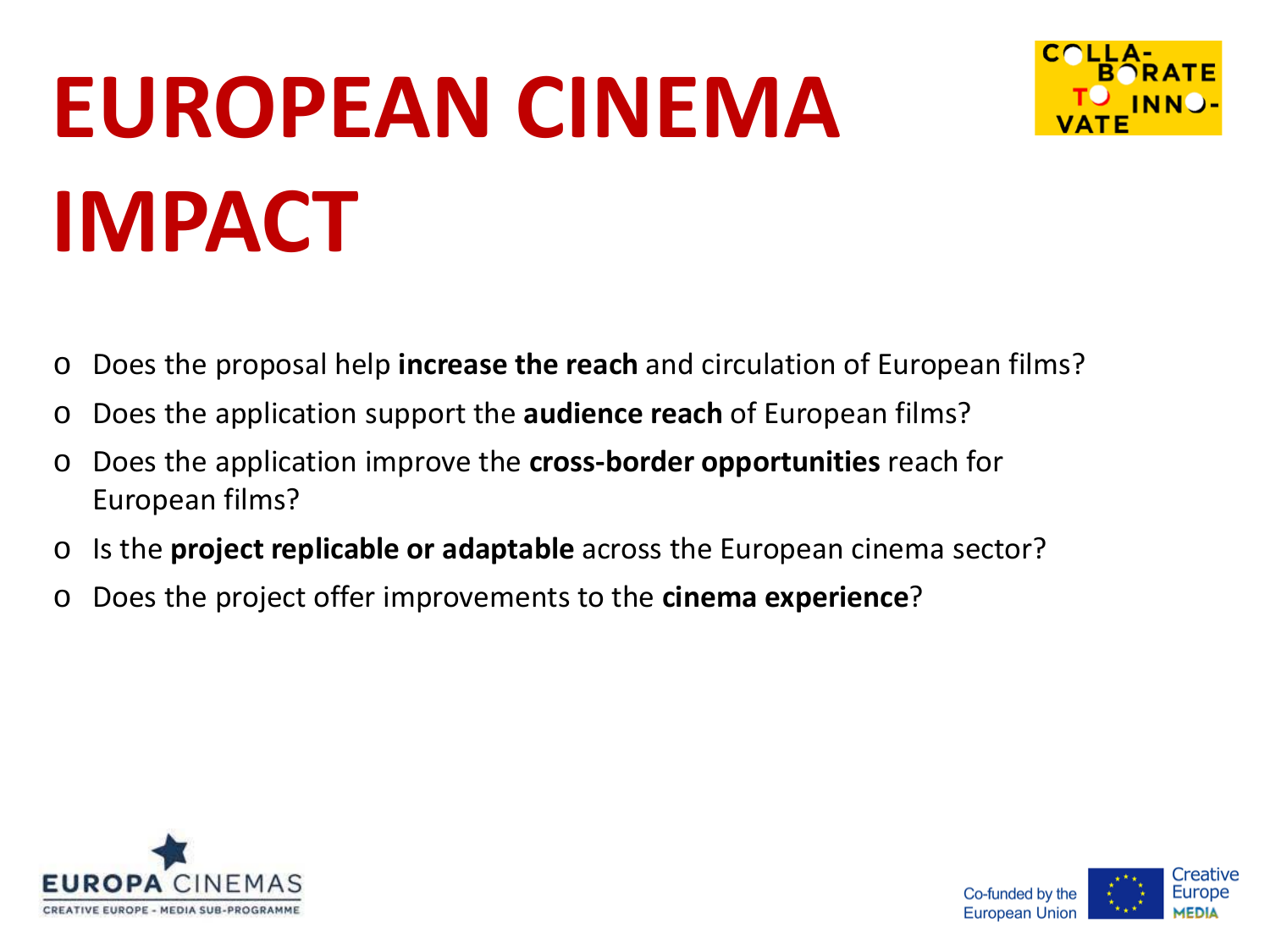## **AUDIENCE/INCLUSION SUSTAINABILITY**



- o Does the proposal offer **new ways to engage** with a diversity of audiences and communities?
- o Will the scheme help increase **cinema engagement** with younger audiences?
- o Does the project increase access to cinemas from **people with disabilities**?
- o Does the application support greater cinema engagement with **disadvantaged**  groups in society?
- o Is the project focused on demonstrable **social and cultural benefits** in the communities it aims to serve?
- o Does the application offer **environmental benefits**
- o Is the project **replicable or adaptable** across the European cinema sector?



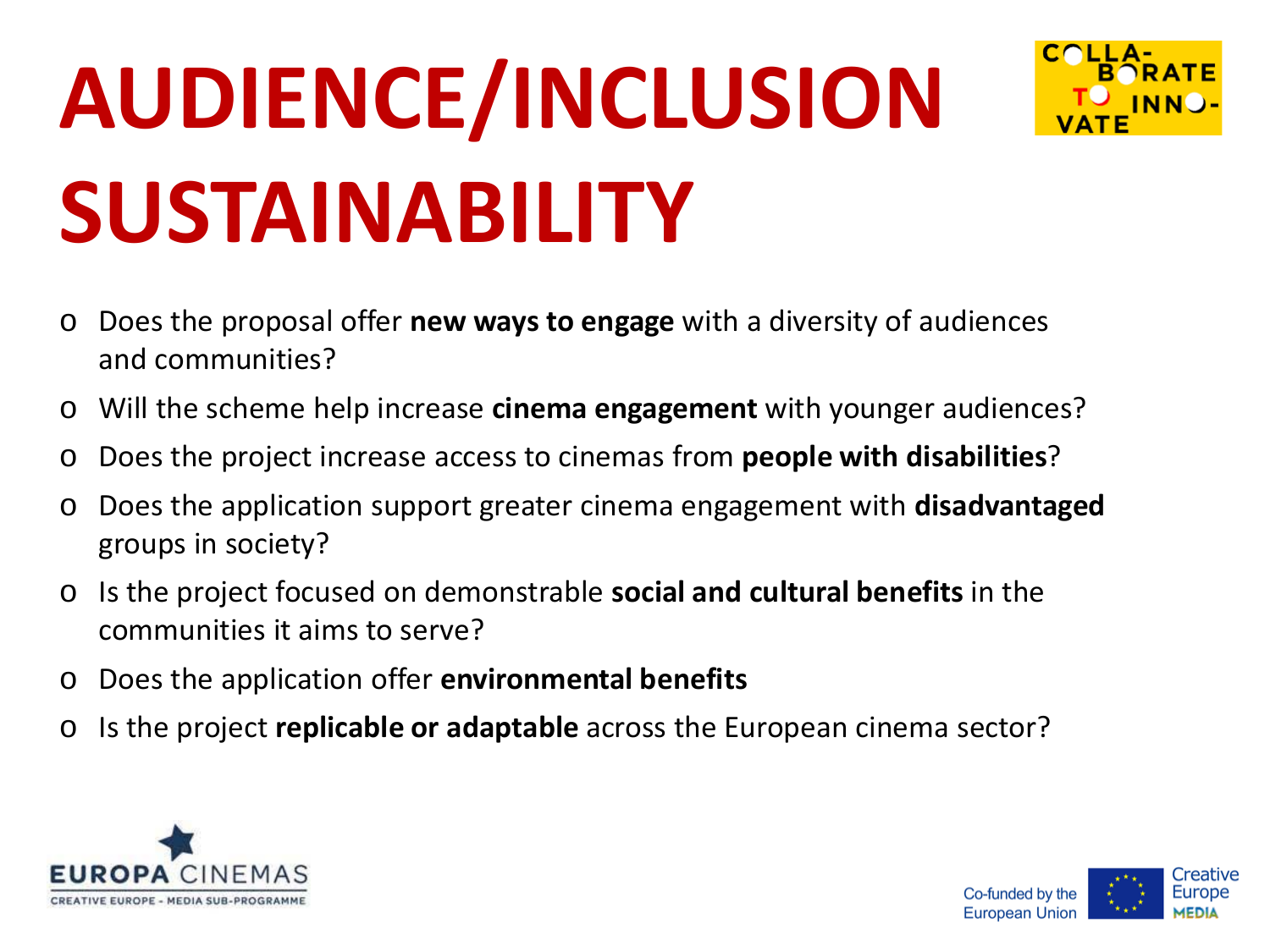### **NETWORK/INDUSTRY FILM ECOSYSTEM**



- o Does the application offer the potential for **new business** models or more efficient approaches to existing business issues across the network?
- o Will the project help the industry **improve distribution and screening** of European films across international boundaries and borders?
- o Does it help improve the **promotion** of European film with benefits for all platforms?
- o Does the proposal have the potential to **build or enhance relationships** with other parts of the film value chain?
- o Could the proposal increase the value of the cinema network in terms of **communication, sharing ideas, processes and practices** and other forms of collective action?



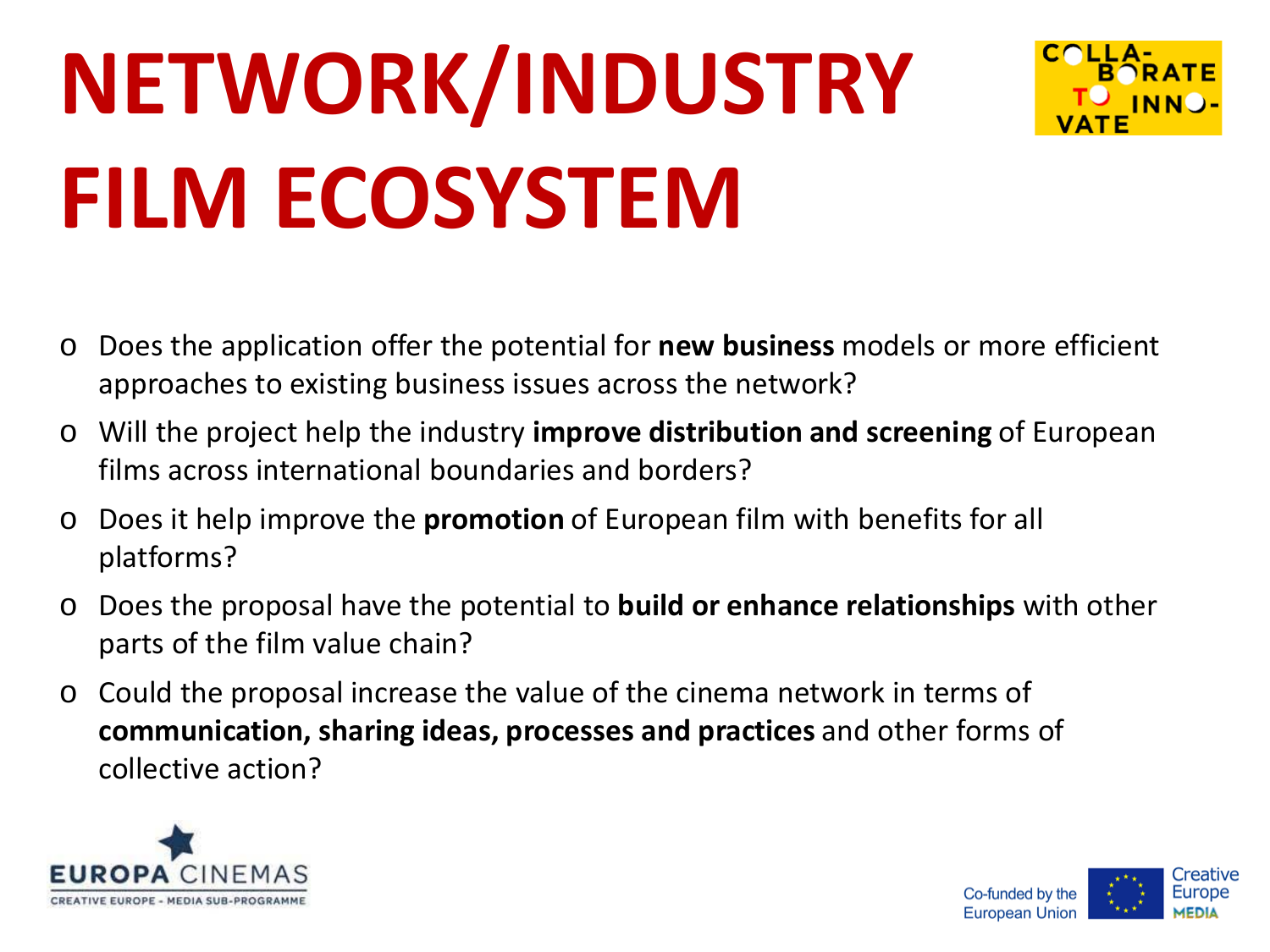#### **VALUE & FEASIBILITY**



- o How **ambitious** is the project in changing the way that cinemas, or a significant part of the network operates?
- Does the **leadership** of the project have the experience and resources to achieve its stated goals?
- o Does the project have **realistic resources** to achieve its stated goals?
- o Do the partners in the project both inside and outside the network offer clear **value, expertise and experience** to the project?
- o Are all the stated costs **eligible** and is there a **credible, balanced budget**?
- Does the project offer **value for money** in the balance of costs and outcomes?



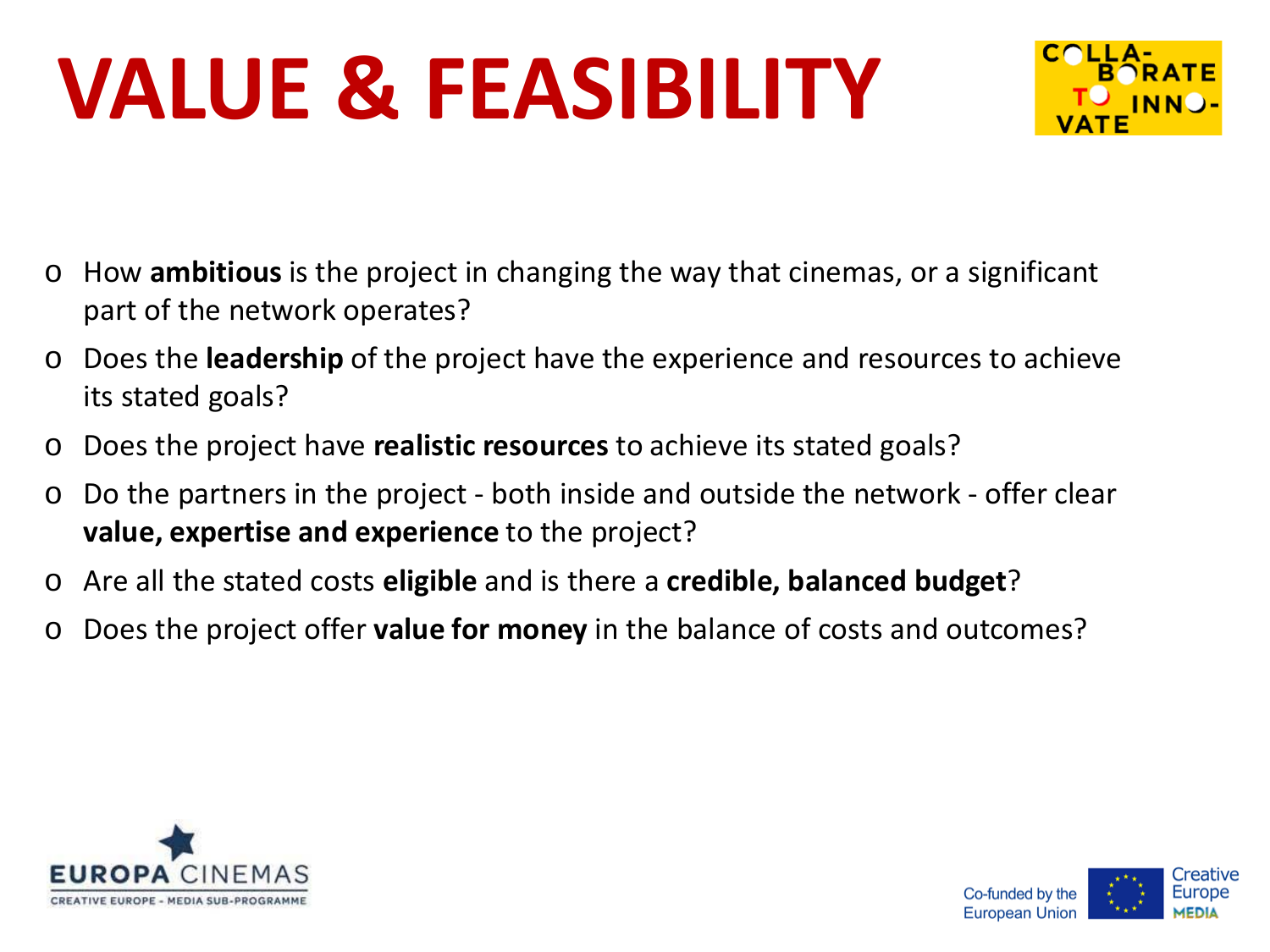### **KEY PERFORMANCE INDICATORS (KPI)**

- o Each applicant will turn those aims into **measurable targets**.
- o Those targets may change depending on the nature of the project.
- o It might be, for example, audience numbers for a specific film or film programme; or it might be a percentage increase in young audiences during a time period.
- o What matters is that there is a clearly identified *measurable* **metric** that will show the current situation and a target improvement.
- o These KPIs are intend to measure progress not achieving every goal







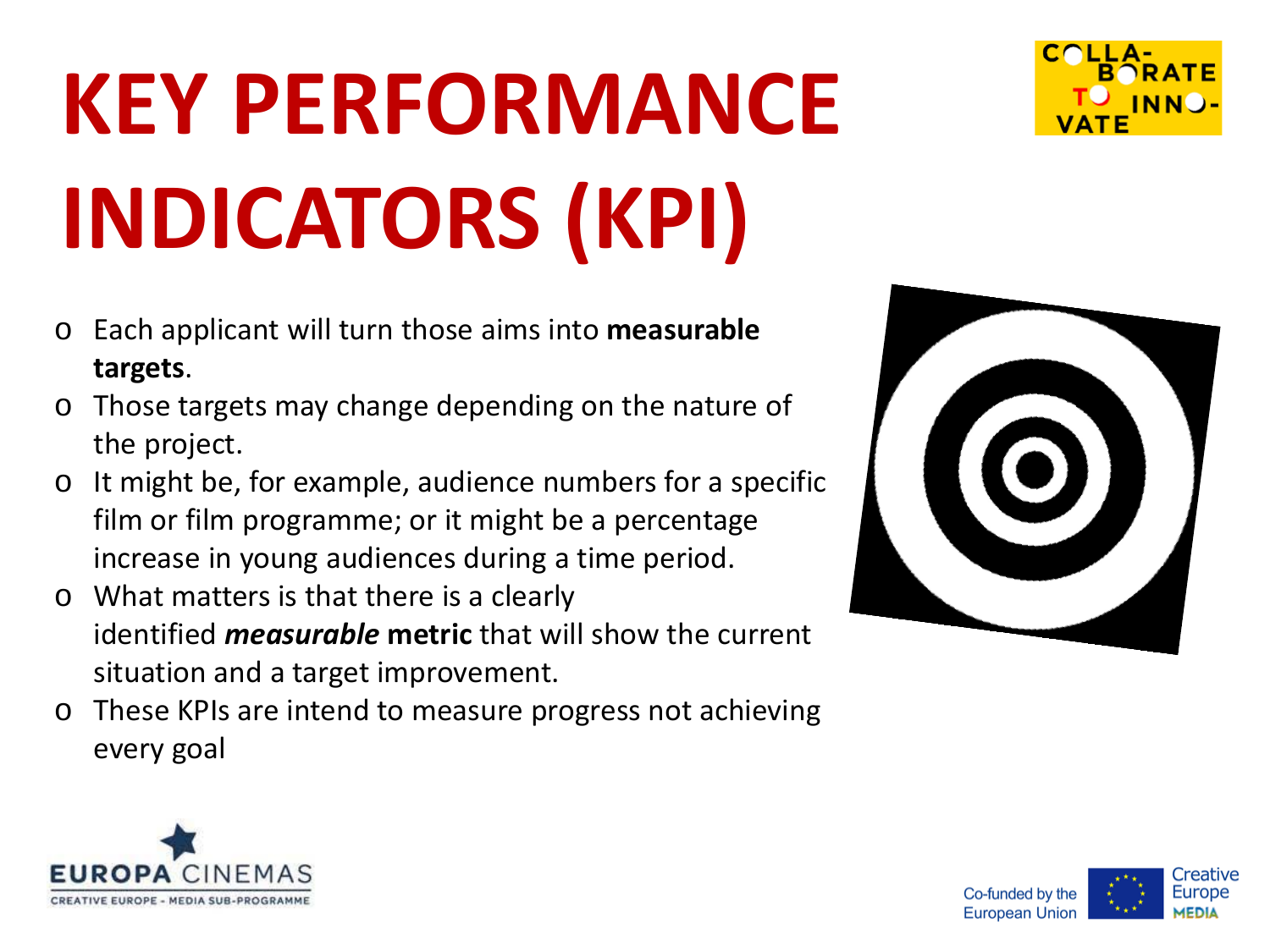#### **STAGES**







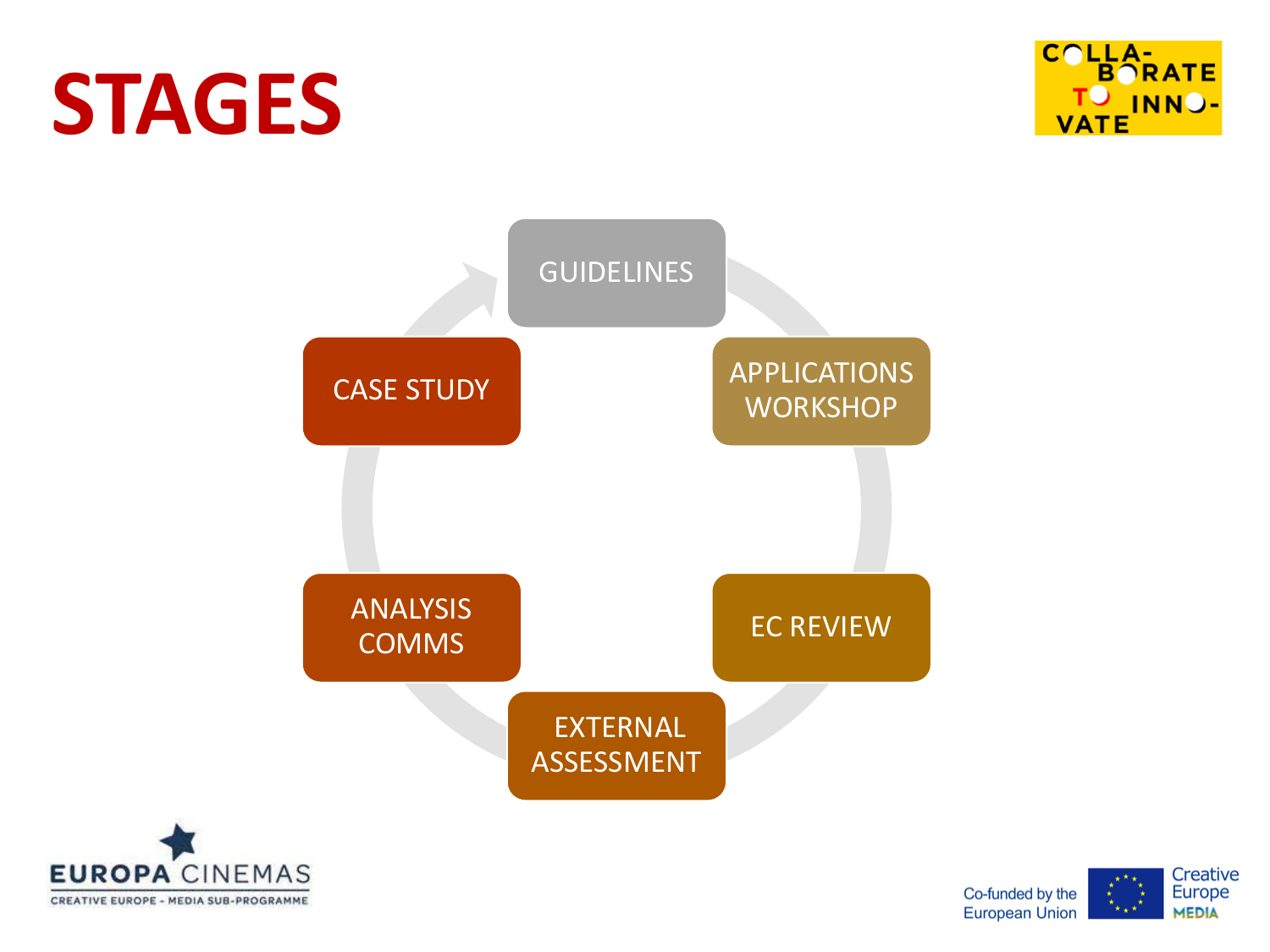#### **BUDGET**



**Overall scheme budget**: 1 Mio €.

**Total maximum per project:** 100,000€

**Maximum Europa Cinemas Contribution 1**: 70% of overall investments for projects submitted mainly by applicants from A and B countries, and where the main expenditure of the project will be in A and B countries.

**Maximum Europa Cinemas Contribution 2**: 80% of overall investments for projects that are submitted mainly by coordinators and partners from C and D countries.

#### **PAYMENTS**

o **50%** will be paid on receipt of a signed acceptance letter by the project coordinator.

o **50%** will be paid upon presentation of a statement of expenditure for the activity supported by Europa Cinemas.

o Applicants must provide Europa Cinemas with a sample of **invoices** of eligible costs.



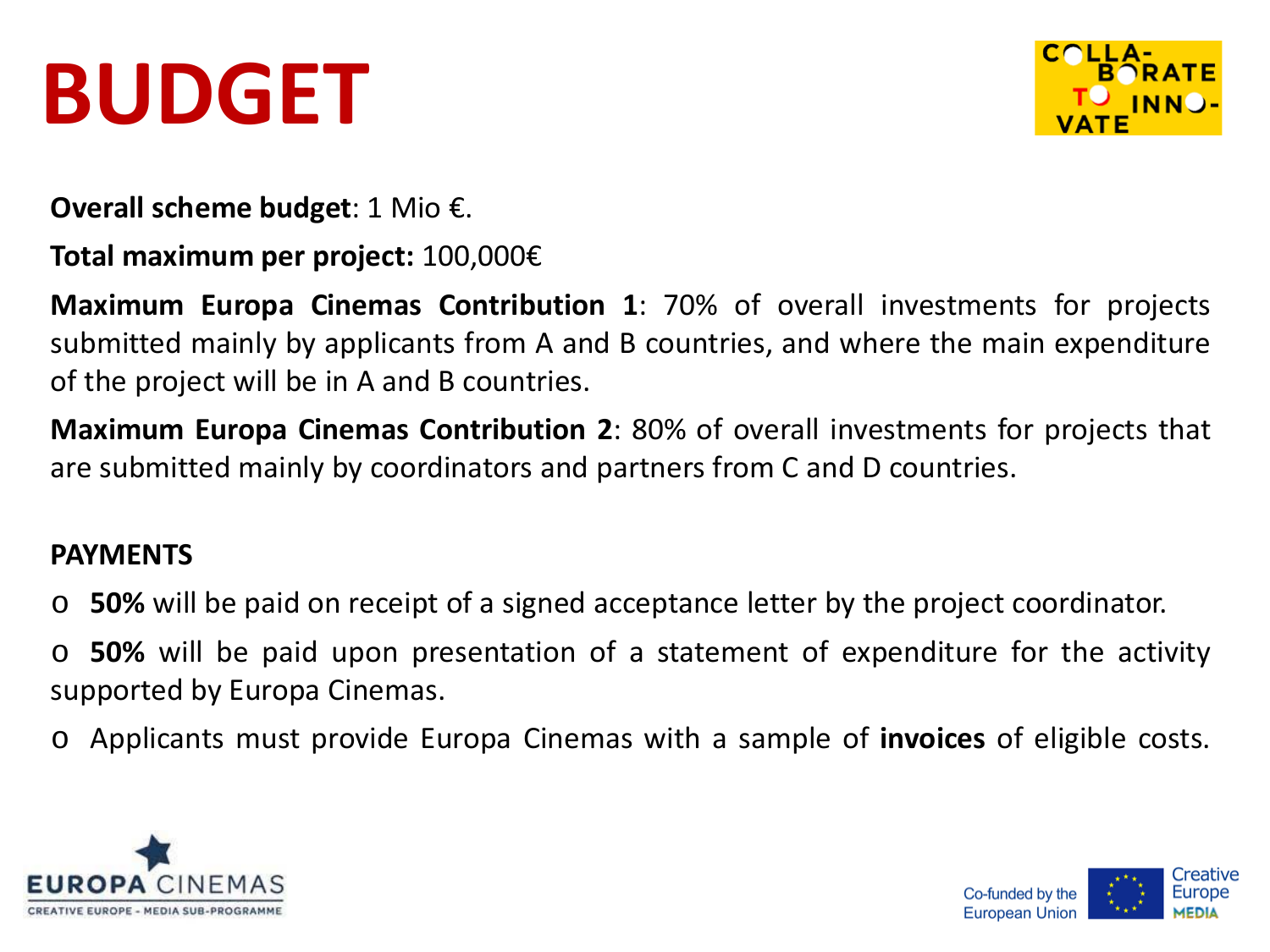#### **ELIGIBLE COSTS**



#### **YES NO**

- o Staff costs specifically for the project (up to max 20% of total eligible costs)
- o Marketing, Advertising and PR campaigns
- o Accessibility costs
- o Project-specific technology costs
- o Event costs
- o Assets (Filming, Editing, Digitisation)
- o Outreach and community inclusion costs
- o Venue Hire
- o Film hire, rights clearances & transport
- o Documentation and Evaluation
- o Travel costs
- o Legal advice
- o Consultation fees



- o Overheads (rent, general IT and communication costs...
- o Fixed costs and fixed staffing costs,
- o Regular investments (material upgrade or replacement),
- o Capital costs covering building repairs,
- o Events not primarily focused on film exhibition,
- o Activity covered by existing funding arrangements,
- o Programmes with more than 5% free tickets.

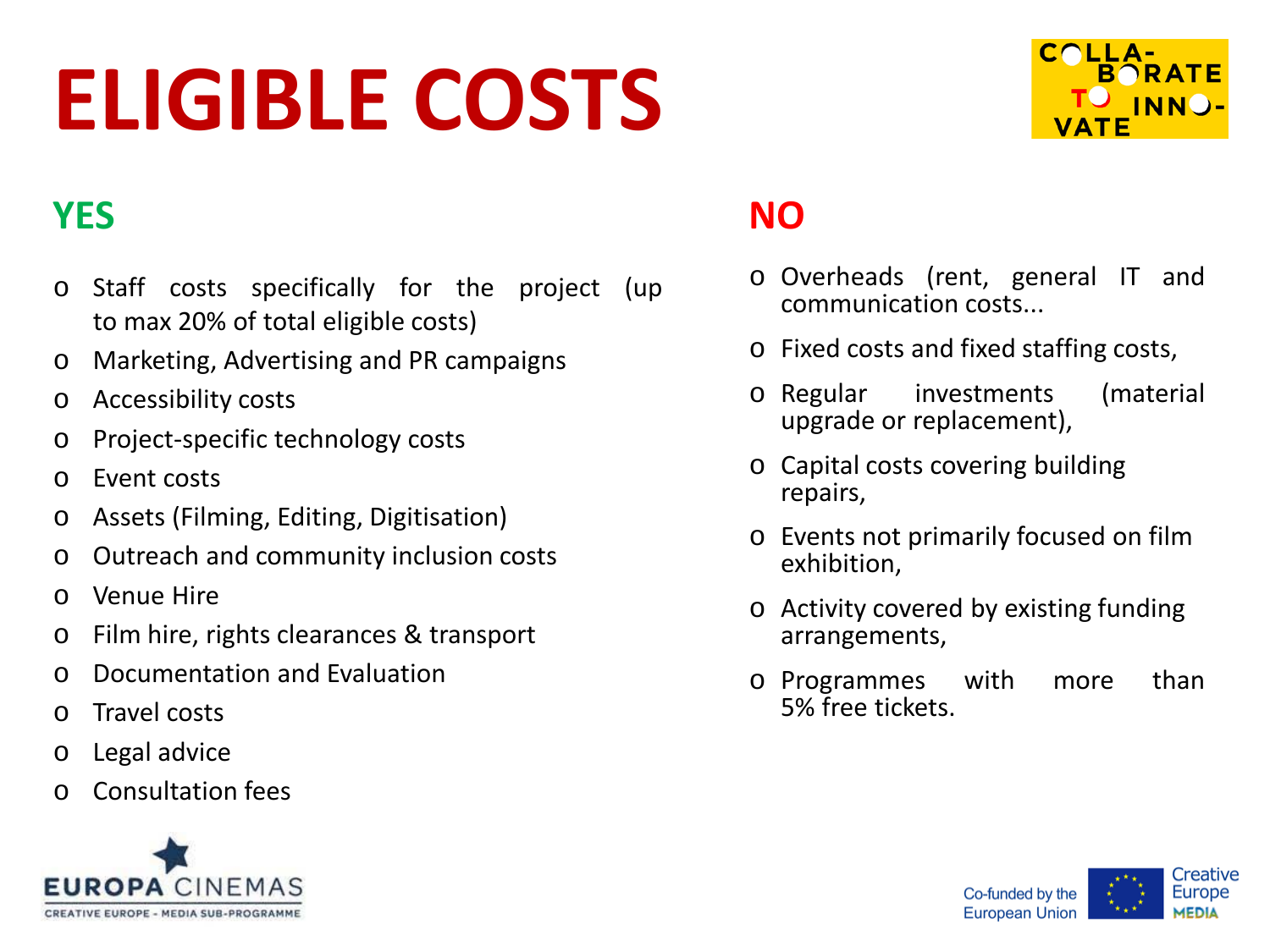#### **REGULATIONS**



- o Each project must nominate a **Coordinator**
- o Each project must agree to a **case study** evaluation
- o Projects can exceptionally involve **non-member cinemas** if a clear rationale is presented and prior conditions are met.
- o A group of cinemas / exhibition companies can only submit **one project**.
- o A cinema can only be **partner in one project**.
- o Projects can only be **supported once.**